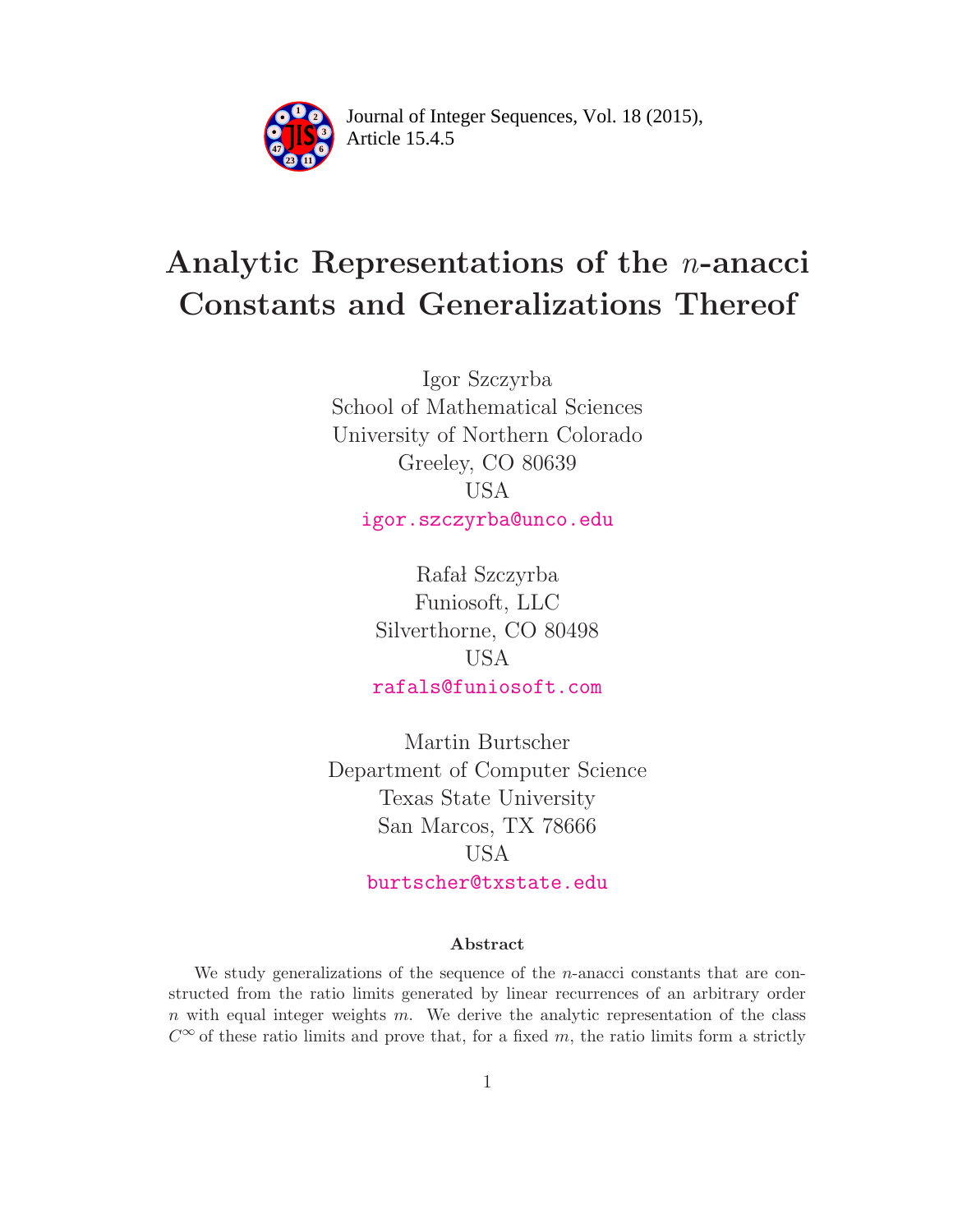increasing sequence converging to  $m+1$ . We also show that the generalized *n*-anacci constants form a totally ordered set.

# 1 Introduction

We study properties of the ratio limits  $\Phi^{(n)}(m)$ ,  $m, n \in \mathbb{N}$ , of the successive terms of the integer sequences  $(F_k^{(n)}$  $\mathcal{L}_{k}^{(n)}(m)$ <sub>k=1</sub> with the signatures  $(m, \ldots, m)$  generated by the linear recurrences  $F_k^{(n)}$  $k^{(n)}(m)$  of an arbitrary order *n* with equal weights *m*, i.e.,

<span id="page-1-2"></span>
$$
F_k^{(n)}(m) \equiv m(F_{k-1}^{(n)}(m) + \dots + F_{k-n}^{(n)}(m)), \ n \le k, \text{ and } F_k^{(n)}(m) = a_k \in \mathbb{N}, \ 0 \le k < n,
$$
 (1)

<span id="page-1-0"></span>
$$
\Phi^{(n)}(m) \equiv \lim_{k \to \infty} F_{k+1}^{(n)}(m) / F_k^{(n)}(m), \ k > k_0,
$$
\n(2)

where  $k_0$  is the largest index for which  $F_{k_0}^{(n)}$  $k_0^{(n)}(m)=0.$ 

The linear recurrences [\(1\)](#page-1-0) generate, in particular, the following sequences:

- 1. The *n*-step Fibonacci sequences, with the signatures  $(1, \ldots, 1)$ , introduced in 1960 by Miles [\[10\]](#page-9-0) as the *n*-generalized Fibonacci sequences, and further investigated by Flores [\[6\]](#page-8-0) and Dubeau [\[3\]](#page-8-1), as well as more recently by Zhu and Grossman [\[17\]](#page-9-1).
- 2. The *n*-step Lucas sequences, with the signatures  $(1, \ldots, 1)$ , introduced in 1967 by Fiedler [\[5\]](#page-8-2), and recently studied by Catalani [\[2\]](#page-8-3), Benjamin and Quin [\[1\]](#page-8-4), as well as by Noe and Post [\[11\]](#page-9-2).
- 3. The 2-step sequences with the signatures  $(m, m)$  that are a special case of the Horadam sequences [\[7,](#page-9-3) [8\]](#page-9-4).

Sloane [\[14\]](#page-9-5) and Khovanova [\[9\]](#page-9-6) catalog numerous sequences with the signatures  $(1, \ldots, 1)$ ,  $2 \leq n \leq 13$ , and a large variety of initial conditions; the Horadam sequences with the signatures  $(m, m)$ ,  $2 \leq m \leq 10$ , and various initial conditions; as well as several sequences with the signatures  $(m, \ldots, m)$ ,  $n > 2$ , generated by the linear recurrences [\(1\)](#page-1-0).

Following the terminology that refers to the elements of the sequence  $(\Phi^{(n)}(1))_{n=1}^{\infty}$  as the *n*-anacci constants [\[12\]](#page-9-7), we call the elements of the set  $\{\Phi^{(n)}(m) | m, n \in \mathbb{N}\}\$  the  $(m, n)$ -anacci constants.

In 1966, Ostrowski showed that polynomials

$$
P^{(n)}(\lambda) \equiv \lambda^n - b_1 \lambda^{n-1} - \dots - b_n, \quad b_i \in \mathbb{R}_+, \tag{3}
$$

with the gcd of the indices i of coefficients  $b_i \neq 0$  equal to 1, are asymptotically simple [\[13,](#page-9-8) Theorem 12.2. Thus, for any given  $p \in \mathbb{R}_+$  and n, the characteristic polynomial

<span id="page-1-1"></span>
$$
P_p^{(n)}(\lambda) \equiv \lambda^n - p(\lambda^{n-1} + \dots + 1)
$$
\n<sup>(4)</sup>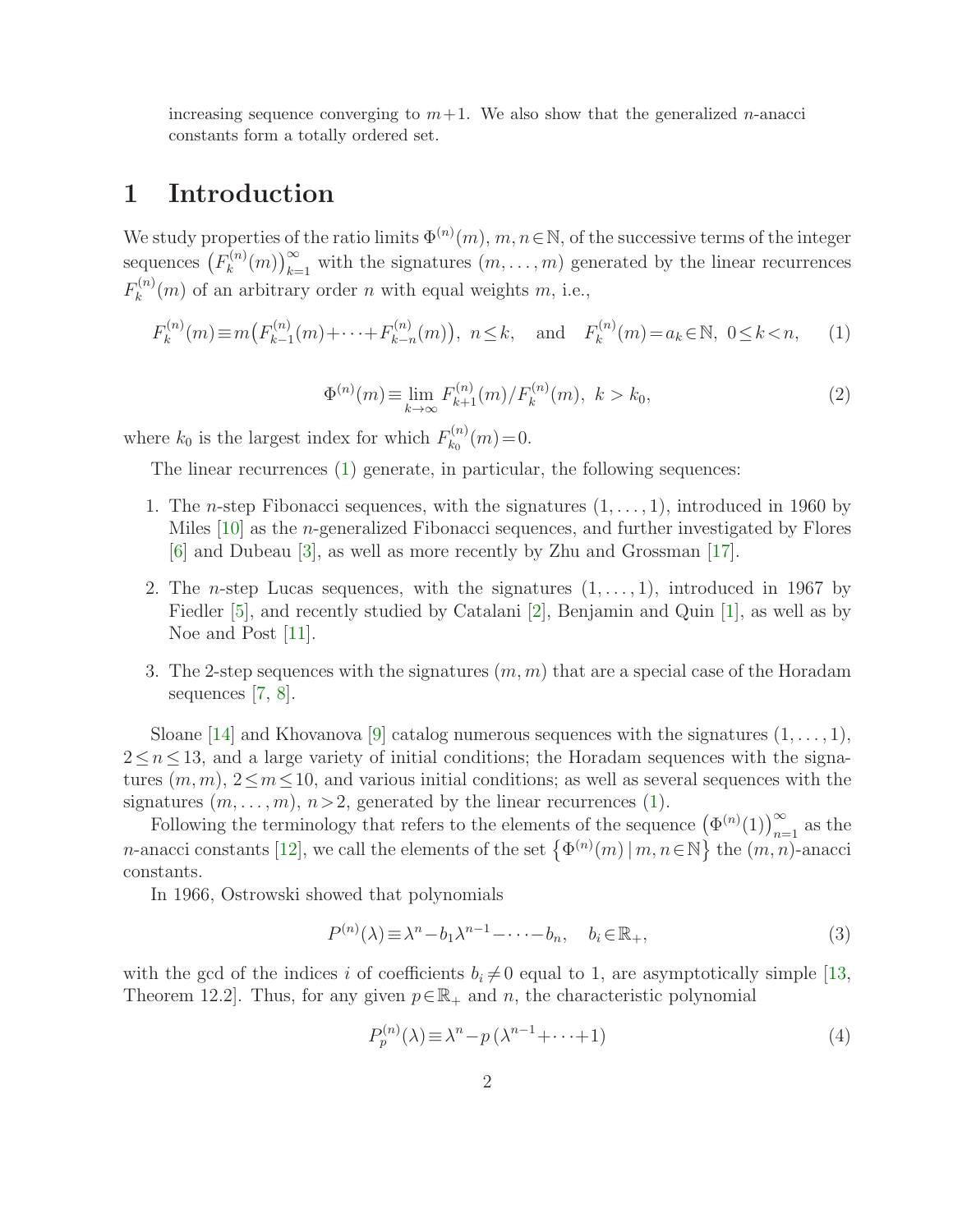of the linear recurrence

$$
F_k^{(n)}(p) \equiv p(F_{k-1}^{(n)}(p) + \dots + F_{k-n}^{(n)}(p)), \ n \le k, \text{ and } F_k^{(n)}(p) = a_k \in \mathbb{R}, \ 0 \le k < n,
$$
 (5)

has the unique simple positive dominant zero  $\lambda^{(n)}(p)$ , i.e., all other zeros of polynomial [\(4\)](#page-1-1) have moduli strictly smaller than  $|\lambda^{(n)}(p)|$ .

In 1997, Dubeau et al. [\[4\]](#page-8-5) proved that, if the characteristic polynomial of an arbitrary linear recurrence is asymptotically simple, the limit of the ratios of the successive terms of the (not necessarily integer) sequence generated by the recurrence exists for at least one set of the initial conditions  $\{a_{n-1}=1, a_k=0 \mid 0 \le k < n-1\}$ . Moreover, they showed that, if this limit exists for a given set of initial conditions, the limit coincides with the dominant zero of the characteristic polynomial, i.e., for a given p, n, and  $\{a_k \in \mathbb{R} \mid 0 \le k \le n\},\$ 

$$
\Phi^{(n)}(p) \equiv \lim_{k \to \infty} F_{k+1}^{(n)}(p) / F_k^{(n)}(p) = \lambda^{(n)}(p), \quad k > k_0.
$$
 (6)

In particular, for a given m and n, the  $(m, n)$ -anacci constant  $\Phi^{(n)}(m)$  is equal to the dominant zero  $\lambda^{(n)}(m)$  of the polynomial  $P_m^{(n)}(\lambda) \equiv \lambda^n - m(\lambda^{n-1} + \cdots + 1)$ .

We derive the analytic representation of the set  $\{\Phi^{(n)}(m) \mid m, n \in \mathbb{N}\}\$  of the  $(m, n)$ -anacci constants by proving there exist a continuous function  $\overline{\mathbb{R}}_+^2 \ni (p, q) \to \lambda(p, q) \in \overline{\mathbb{R}}_+$  such that:

- a. for any p and n,  $\lambda(p,n) = \lambda^{(n)}(p)$ , i.e., in particular,  $\lambda(m,n) = \Phi^{(n)}(m)$ ;
- b. for any  $(p, q) \in \mathbb{R}_+^2$  such that  $p \cdot q \neq 1$ ,  $\lambda(p, q)$  is of class  $C^{\infty}$ ;
- c. the restriction  $\lambda(p,q)|_{\ell}$  of  $\lambda(p,q)$  to any half-line  $\ell \subset \mathbb{R}^2_+$  is strictly increasing;
- d. for any  $p > 0$  and  $q \ge 1$ ,  $p \le \lambda(p,q) < p+1$ , in particular,  $m \le \Phi^{(n)}(m) < m+1$ ;
- e. for any  $p \in \mathbb{R}_+$ ,  $\lim_{q \to \infty} \lambda(p,q) = p+1$ , in particular,  $\lim_{n \to \infty} \Phi^{(n)}(m) = m+1$ .

The latter result generalizes the well-known fact regarding the limit of the  $n$ -anacci constants sequence:  $\lim_{n\to\infty} \Phi^{(n)}(1)=2$ , cf., e.g., [\[3,](#page-8-1) [6\]](#page-8-0).

Moreover, the result stated in (d) implies that the set of the  $(m, n)$ -anacci constants is totally ordered as follows: if  $n_2 > n_1$ , then  $\Phi^{(n_2)}(m_2) > \Phi^{(n_1)}(m_1)$  for any  $m_2$  and  $m_1$ , whereas  $\Phi^{(n)}(m_2) > \Phi^{(n)}(m_1)$  if  $m_2 > m_1$ .

We have shown [\[15\]](#page-9-9) how to construct geometric representations of the  $(m, n)$ -anacci constants correlated with this order using dilations of convex compact sets in n-dimensional Euclidean spaces.

## 2 Analytic representation of the  $(m,n)$ -anacci constants

The limits  $\Phi^{(n)}(p), p \in \mathbb{R}_+$ , are also zeros of the polynomials

$$
Q_p^{(n)}(\lambda) \equiv \lambda^{n+1} - (p+1)\lambda^n + p = (\lambda - 1)P_p^{(n)}(\lambda). \tag{7}
$$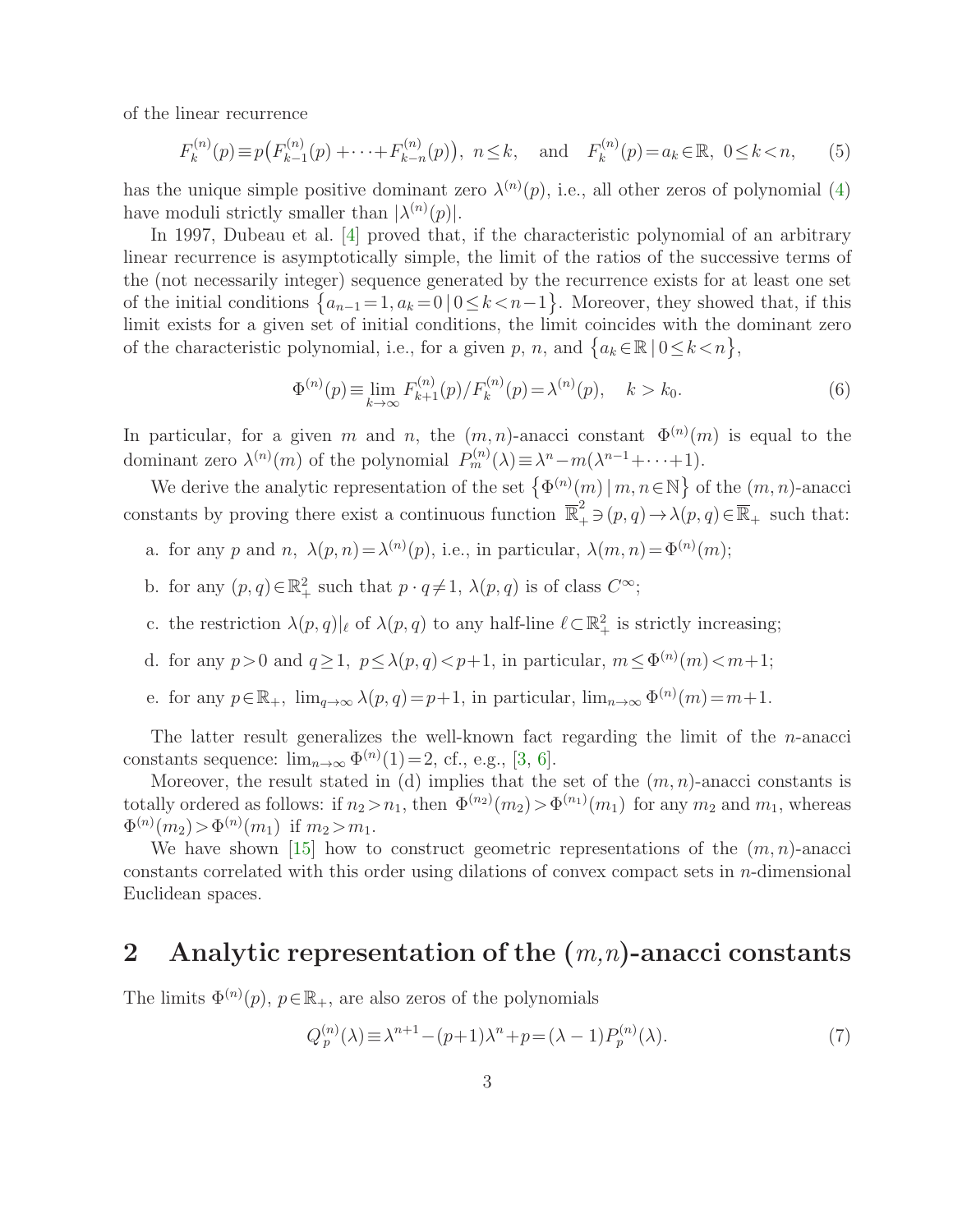We derive the analytic representation of the set  $\{\Phi^{(n)}(p) | p \in \mathbb{R}_+, n \in \mathbb{N}\}\$  using the function

<span id="page-3-1"></span>
$$
Q(\lambda, p, q) \equiv \lambda^{q+1} - (p+1)\lambda^q + p, \quad \lambda, p, q \in \mathbb{R}_+.
$$
\n
$$
(8)
$$

The function  $Q(\lambda, p, q)$  equals 0 at the plane  $\lambda = 1$  and at the zeros  $\lambda^{(n)}(p)$ . In particular, the restriction  $Q(\lambda, 1, q)$  of  $Q(\lambda, p, q)$  to the plane  $p=1$  includes the sequence of the *n*-anacci constants  $(\Phi^{(n)}(1))_{n=1}^{\infty}$ .

Figure [1](#page-3-0) depicts the restriction  $Q(\lambda, 1, q)$  and the zero function  $O(\lambda, q) \equiv 0$ . The functions intersect along the zero line  $O(1, q)$  and the zero curve, say  $\lambda_1(q)=0$ , that is defined implicitly by the equation  $Q(\lambda, 1, q) = 0$  and that includes the sequence  $(\Phi^{(n)}(1))_{k=1}^{\infty}$ .



<span id="page-3-0"></span>Figure 1: The restriction  $Q(\lambda, 1, q)$  of the function  $Q(\lambda, p, q)$  and the function  $O(\lambda, q) \equiv 0$ ,  $0 < \lambda \leq 2$  and  $0 < q \leq 4$ , intersecting along the zero line  $O(1, q)$  and the zero curve  $\lambda_1(q)$ . The locations of *n*-anacci constants  $\Phi^{(n)}(1)$  with  $1 \leq n \leq 4$  are marked by white ovals.

The equation  $Q(\lambda, a, q) = 0, a \in \mathbb{R}_+$ , defines the zero curve  $\lambda_a(q)$ . If  $a = m \in \mathbb{N}$ , the zero curve  $\lambda_m(q)$  contains the sequence of the  $(m, n)$ -anacci constants  $(\Phi^{(n)}(m))_{n=1}^{\infty}$ .

<span id="page-3-2"></span>The next two theorems establish the analytic representation of the set of the  $(m, n)$ -anacci constants  $\{\Phi^{(n)}(m) | m, n \in \mathbb{N}\}\$ as well as of all roots of the function  $Q(\lambda, p, q)$ .

<span id="page-3-4"></span>**Theorem 1.** For any given  $p, q \in \mathbb{R}_+$ ,  $p \cdot q \neq 1$ , the function  $Q(\lambda, p, q)$  of one variable  $\lambda \in \mathbb{R}_+$ has the unique root  $\lambda(p,q) \neq 1$ , whereas if  $p \cdot q=1$ , its unique root  $\lambda(p, 1/p)=1$ . Moreover,

$$
1 < (p+1) q/(q+1) < \lambda(p,q) \quad \text{iff} \quad p \cdot q > 1,\tag{9}
$$

$$
0 < \lambda(p, q) < (p+1) q/(q+1) < 1 \quad \text{iff} \quad p \cdot q < 1,\tag{10}
$$

<span id="page-3-3"></span>
$$
and \quad \lambda(p,q) < p+1 \quad \text{for any} \quad q \in \mathbb{R}_+.\tag{11}
$$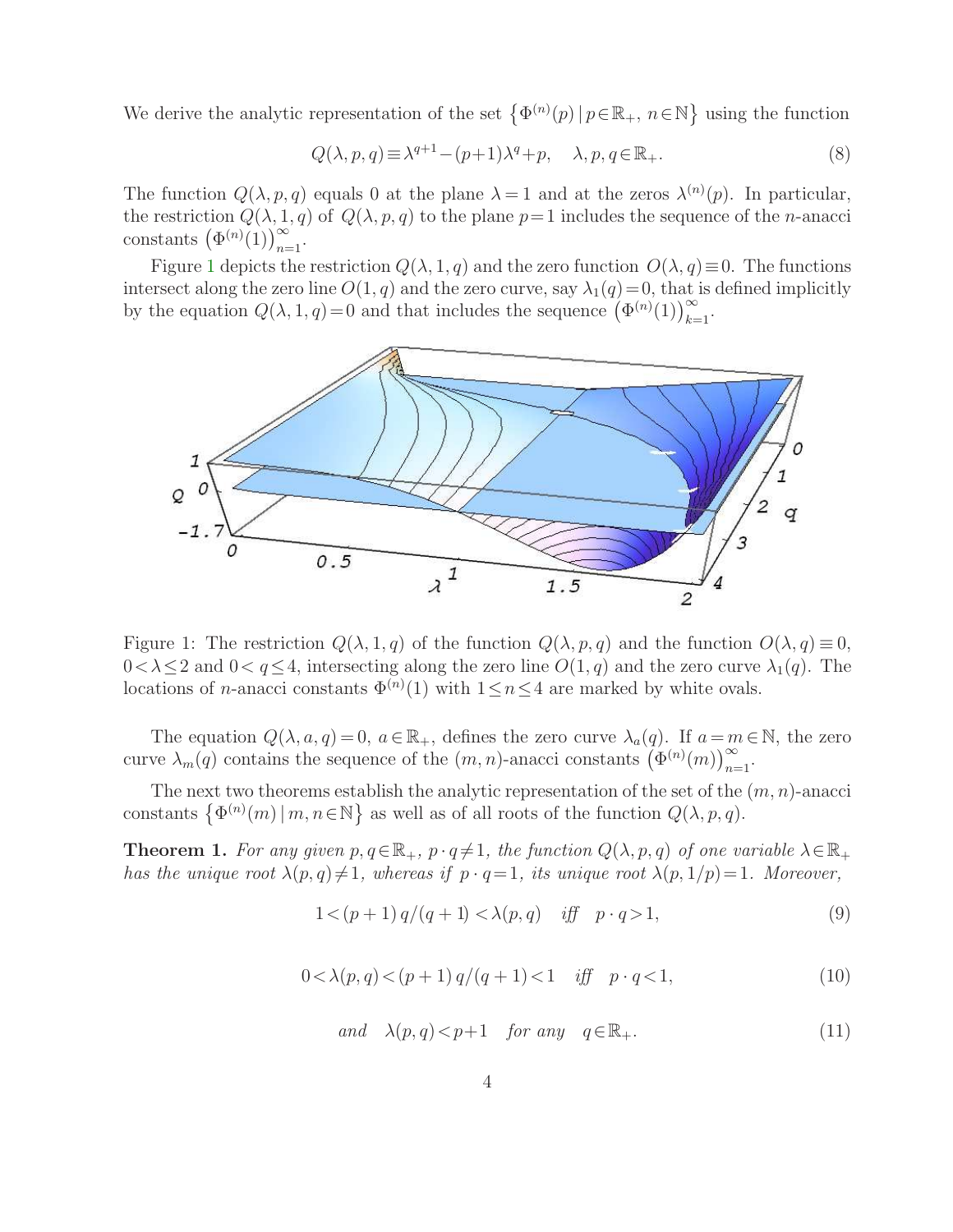*Proof.* The partial derivative of function [\(8\)](#page-3-1) with respect to  $\lambda$  is given by

$$
\partial Q(\lambda, p, q)/\partial \lambda = \lambda^{q-1} (\lambda(q+1) - (p+1)q). \tag{12}
$$

<span id="page-4-0"></span>Thus, for any  $p, q \in \mathbb{R}_+$ , the function  $Q(\lambda, p, q)$  of the variable  $\lambda \in \mathbb{R}_+$  has one local minimum at the point

<span id="page-4-3"></span>
$$
\lambda_{min}(p,q) = (p+1)q/(q+1). \tag{13}
$$

Formula [\(13\)](#page-4-0) implies that the minimum is assumed at  $\lambda_{min} = 1$  iff  $p \cdot q = 1$ . Because, function [\(8\)](#page-3-1) equals zero at  $\lambda = 1$ , therefore, if  $p \cdot q = 1$ , 1 is the only root of the function  $Q(\lambda, p, q)$  of the variable  $\lambda$ , cf. the left most white oval  $\Phi^{(1)}(1)=1$  in Figure [1.](#page-3-0)

If  $p \cdot q \neq 1$ , there exists a second *positive* root  $\lambda(p,q)$  of  $Q(\lambda, p,q)$  besides 1 (if  $\lambda_{min} < 1$ , the existence of the positive root is implied by the fact that  $Q(0, p, q) = p > 0$ , cf. Figure [1.](#page-3-0)

<span id="page-4-4"></span>Moreover, for any  $p$  and  $q$ , the following holds:

<span id="page-4-1"></span>
$$
1 < \lambda_{\min}(p, q) < \lambda(p, q) \text{ iff } p \cdot q > 1,
$$
\n
$$
(14)
$$

and if 
$$
p \cdot q > 1
$$
,  $Q(\lambda, p, q) < 0$  iff  $1 < \lambda < \lambda(p, q)$ ;  
(15)

$$
0 < \lambda(p, q) < \lambda_{min}(p, q) < 1 \quad \text{iff} \quad p \cdot q < 1,\tag{16}
$$

and if 
$$
p \cdot q < 1
$$
,  $Q(\lambda, p, q) < 0$  iff  $\lambda(p, q) < \lambda < 1$ ;\n
$$
(17)
$$

$$
\lambda(p,q) = \lambda_{min}(p,q) = 1 \text{ iff } p \cdot q = 1,
$$
\n(18)

and if 
$$
p \cdot q = 1
$$
,  $Q(\lambda, p, q) > 0$  iff  $\lambda \neq 1$ . (19)

 $\Box$ 

<span id="page-4-2"></span>Since we have  $Q(p+1, p, q) = p > 0$ , formulas  $(14)$ – $(19)$  imply that  $\lambda(p, q) < p+1$  for any  $q \in \mathbb{R}_+$ .

<span id="page-4-5"></span>**Theorem 2.** (i) The assignment 
$$
\mathbb{R}^2_+ \ni (p, q) \to \lambda(p, q) \in \mathbb{R}_+
$$
 defines a continuous function  
such that, for any  $(p, n) \in \mathbb{R}_+ \times \mathbb{N}$ ,  $\lambda(p, n) = \lambda^{(n)}(p)$  holds, i.e.,  $\lambda(m, n) = \Phi^{(n)}(m)$ ;

- (ii) if  $p \cdot q \neq 1$ , the function  $\lambda(p,q)$  is of class  $C^{\infty}$ ;
- (iii) the restriction  $\lambda(p,q)|_{\ell}$  of  $\lambda(p,q)$  to any half-line  $\ell \subset \mathbb{R}^2_+$  is strictly increasing;
- (iv) for any  $p>0$  and  $q\geq 1$ ,  $p\leq \lambda(p,q)$ , i.e.,  $m\leq \Phi^{(n)}(m) < m+1$ ;
- (v) for any  $p \in \mathbb{R}_+$ ,  $\lim_{q \to \infty} \lambda(p,q) = p + 1$ , i.e.,  $\lim_{n \to \infty} \Phi^{(n)}(m) = m + 1$ ;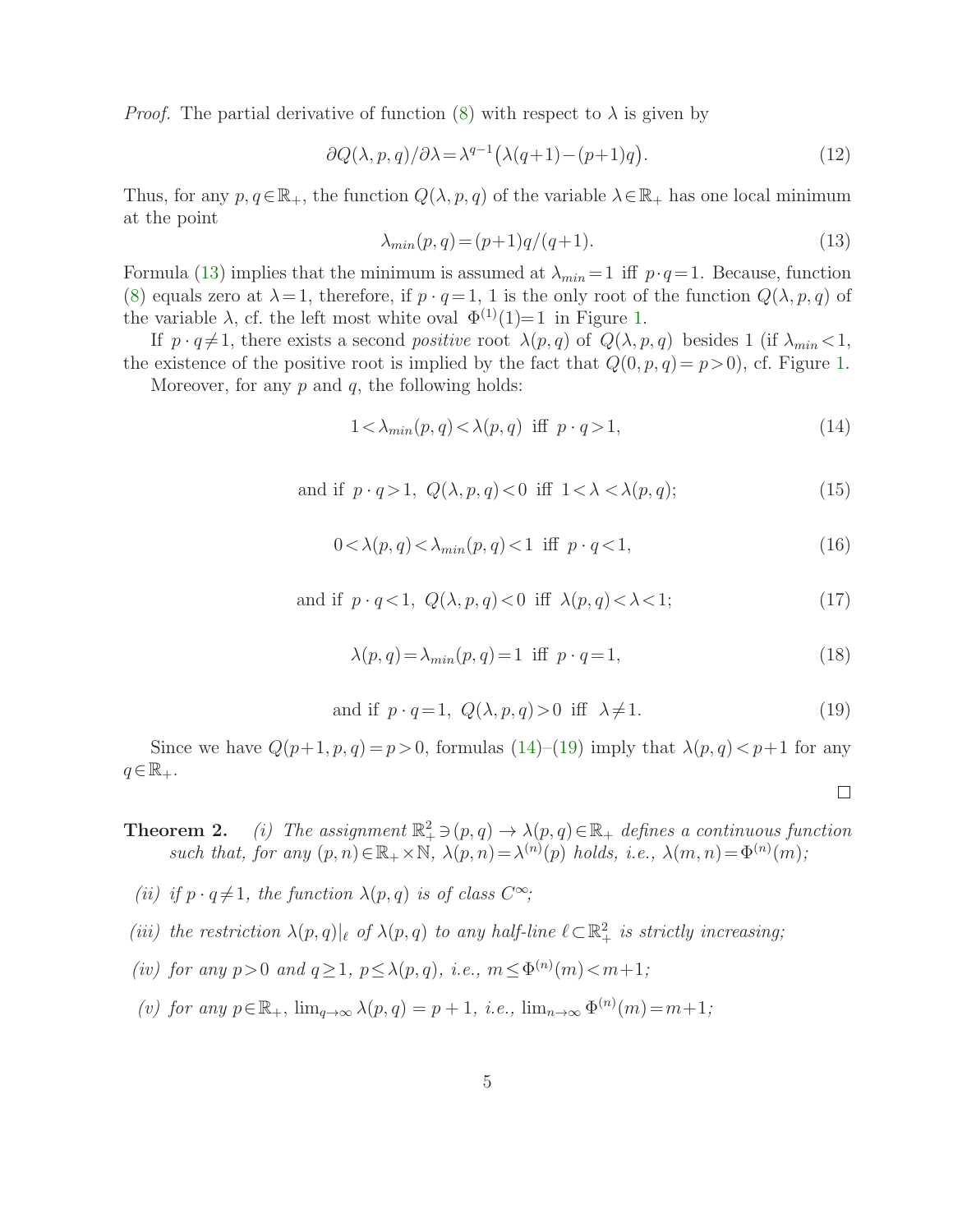- (vi) the plane  $\mathbb{R}^2_+ \ni (p,q) \to \mathcal{P}(p,q) \equiv p+1$  majorizes the function  $\lambda(p,q)$  from above and is the asymptotic plane for  $\lambda(p,q)$ ;
- (vii) for any  $p_0 \in \mathbb{R}_+$ ,  $\lim_{(p,q)\to(p_0,0)} \lambda(p,q) = 0$ , and for any  $q_0 \in \mathbb{R}_+$ ,  $\lim_{(p,q)\to(0,q_0)} \lambda(p,q) = 0$ , *i.e.*, the open domain  $\mathbb{R}^2_+$  of  $\lambda(p,q)$  can be extended to the closed domain  $\overline{\mathbb{R}}^2_+$ .

*Proof.* (i) It follows from Theorem [1](#page-3-2) that the assignment defines a function. If, for  $(p_0, q_0)$ with  $p_0 \cdot q_0 = 1$ ,  $\lim_{(p,q)\to(p_0,q_0)} \lambda(p,q) \neq 1 = \lambda(p_0,q_0)$ , then we have a contradiction with [\(19\)](#page-4-2) due to the continuity of the function  $Q(\lambda, p, q)$  and the fact that  $Q(\lambda(p, q), p, q) = 0$ .

Thus,  $\lambda(p,q)$  is continuous at  $(p_0, q_0)$  with  $p_0 \cdot q_0 = 1$ . The continuity of  $\lambda(p,q)$  at  $(p_0, q_0)$ with  $p_0 \cdot q_0 \neq 1$  is implied by part (ii). The definition of  $\lambda(p,q)$  assures that  $\lambda(p,n) = \lambda^{(n)}(p)$ .

(ii) The equation  $Q(\lambda(p,q), p, q) = 0$  defines the function  $\lambda(p,q)$  implicitly. It follows from formulas [\(12\)](#page-4-3) and [\(13\)](#page-4-0) that the partial derivative  $\partial Q(\lambda, p, q)/\partial \lambda$  is continuous and equals 0 iff  $\lambda(p,q) = \lambda_{min}(p,q)$ , i.e., according to [\(19\)](#page-4-2) iff  $p \cdot q = 1$ .

Thus, the implicit function theorem implies that, if  $p \cdot q \neq 1$ , the function  $\lambda(p,q)$  is continuously differentiable and the following holds:

<span id="page-5-0"></span>
$$
\frac{\partial \lambda(p,q)}{\partial p} = \frac{-1}{\frac{\partial Q(\lambda(p,q),p,q)}{\partial \lambda}} \cdot \frac{\partial Q(\lambda(p,q),p,q)}{\partial p} = \frac{1 - (\lambda(p,q))^q}{[\lambda(p,q)(q+1) - (p+1)q] (\lambda(p,q))^{q-1}},\tag{20}
$$

<span id="page-5-1"></span>
$$
\frac{\partial \lambda(p,q)}{\partial q} = \frac{-1}{\frac{\partial Q(\lambda(p,q),p,q)}{\partial \lambda}} \cdot \frac{\partial Q(\lambda(p,q),p,q)}{\partial q} = \frac{[p+1-\lambda(p,q)](\lambda(p,q))^q \ln q}{[\lambda(p,q)(q+1)-(p+1)q] (\lambda(p,q))^{q-1}}.
$$
(21)

Since the function  $\lambda(p,q)$  is continuously differentiable if  $p \cdot q \neq 1$ , it follows from formulas [\(20\)](#page-5-0) and [\(21\)](#page-5-1) that all partial derivatives of  $\lambda(p,q)$  of an arbitrary order exist and are continuous. Consequently, the function  $\lambda(p,q)$  is of class  $C^{\infty}$  if  $p \cdot q \neq 1$ .

(iii) If  $p \cdot q > 1$  (respectively  $p \cdot q < 1$ ), the denominator and, according to formulas [\(9\)](#page-3-3)–[\(11\)](#page-3-4), both numerators in [\(20\)](#page-5-0) and [\(21\)](#page-5-1) are positive (respectively negative). Thus, the directional derivative of  $\lambda(p,q)$  along  $\ell$  is positive, i.e.,  $\lambda(p,q)|_{\ell}$  is strictly increasing if  $p \cdot q \neq 1$ . It follows from Theorem [1](#page-3-2) that  $\lambda(p,q)|_{\ell}$  is also strictly increasing at  $p \cdot q = 1$ .

(iv) Formula [\(4\)](#page-1-1) implies that  $\lambda(p, 1) = p$ , which is smaller than  $\lambda(p, q)$ ,  $q > 1$ , since for a fixed p,  $\lambda(p,q)$  is strictly increasing.

(v) The convergence of  $\lambda(p,q)$  to  $p+1$  follows from [\(9\)](#page-3-3) and [\(11\)](#page-3-4).

(vi) The assertion follows from part (v).

(vii) The first limit equals 0 due to formulas [\(13\)](#page-4-0) and [\(16\)](#page-4-4). Definition [\(8\)](#page-3-1) implies that the second limit is equal to either 0 or 1. The latter is impossible due to [\(13\)](#page-4-0) and [\(16\)](#page-4-4).

 $\Box$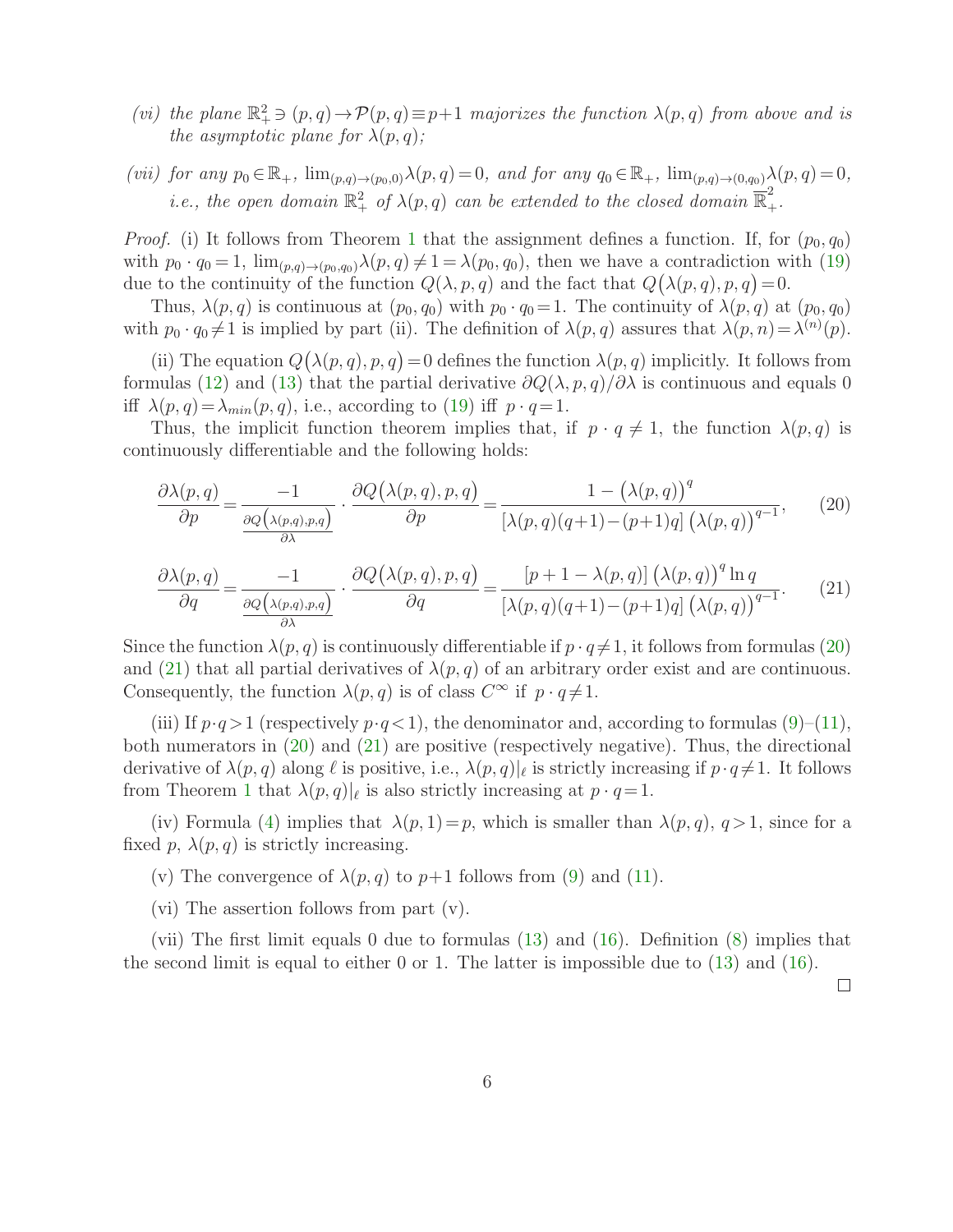The lower bound  $(p+1)q/(q+1)$  for  $\lambda(p,q)$  in [\(9\)](#page-3-3) predicts, e.g., that the golden ratio  $\Phi \equiv \lambda(1,2)$  is just greater than 4/3. In the case where  $p=1$  and  $q=n \in \mathbb{N}$ , Wofram [\[16\]](#page-9-10) showed that  $2(1-1/2^n) < \lambda(1,n)$ , which implies that the *n*-anacci constants  $\Phi^{(n)}(1) = \lambda(1,n)$ are close to the limit 2 already when  $n$  is small.

The next lemma provides a lower bound for  $\lambda(p,q)$  that is independent of q, which shows that, for progressively larger values of p, the roots  $\lambda(p,q)$  are closer and closer to the limit p+1. Consequently, when the weight m increases, the  $(m, n)$ -anacci constants  $\Phi^{(n)}(m)$ become closer and closer to the limit  $m+1$ .

**Lemma 3.** For any  $q \ge 2$  and  $p > 1/\Phi$ , the following holds:

<span id="page-6-1"></span><span id="page-6-0"></span>
$$
p + 1 - 1/(p + 1) < \lambda(p, q). \tag{22}
$$

Moreover, the lower bounds  $(9)$  and  $(22)$  satisfy

$$
(p+1) q/(q+1) \le p+1-1/(p+1) \quad \text{iff} \quad q \le (p+1)^2-1. \tag{23}
$$

*Proof.* Since  $Q_p^{(2)}(p+1-1/(p+1)) = -p(p^2+p-1)/(p+1)^2 < 0$  if  $p > 1/\Phi$ , formula [\(14\)](#page-4-1) implies that  $p+1-1/(p+1) < \lambda(p, 2)$ . For  $q > 2$ ,  $\lambda(p, 2) < \lambda(p, q)$  since  $\lambda(p, q)$  is strictly increasing for a fixed  $p$ , cf. part (iii) of Theorem [2.](#page-4-5) Formula [\(23\)](#page-6-1) follows from a simple calculation.

 $\Box$ 

Figure [2](#page-6-2) shows the restrictions  $\lambda(a,q)$  of  $\lambda(p,q)$  to the lines  $p=a$ , which are the same as the zero curves  $\lambda_a(q)$  introduced above. Each restriction starts at  $\lambda(a, 1) = a$ , increases asymptotically to  $a+1$ , and is less than  $1/(a+1)$  from  $a+1$  in the region to the right of the line  $q=2$ . The restrictions  $\lambda(m, q)$ ,  $m \in \mathbb{N}$ , include the  $(m, n)$ -anacci constants  $\Phi^{(n)}(m)$ .



<span id="page-6-2"></span>Figure 2: The restrictions  $\lambda(a,q)$ ,  $a=\frac{2}{3}$  $\frac{2}{3}, 1, \ldots, 2\frac{2}{3}$  $\frac{2}{3}$ ,  $1 \le q \le 4$ , of the function  $\lambda(p,q)$ . The locations of the  $(m, n)$ -anacci constants  $\Phi^{(n)}(m)$ ,  $m = 1, 2, 1 \le n \le 4$ , are marked by white ovals. The lower bound  $(22)$  exceeds the lower bound  $(9)$  in the region above the white curve  $q = (p+1)^2-1$  that goes through the points  $(3, 1)$  and  $(4, 2/\Phi)$ .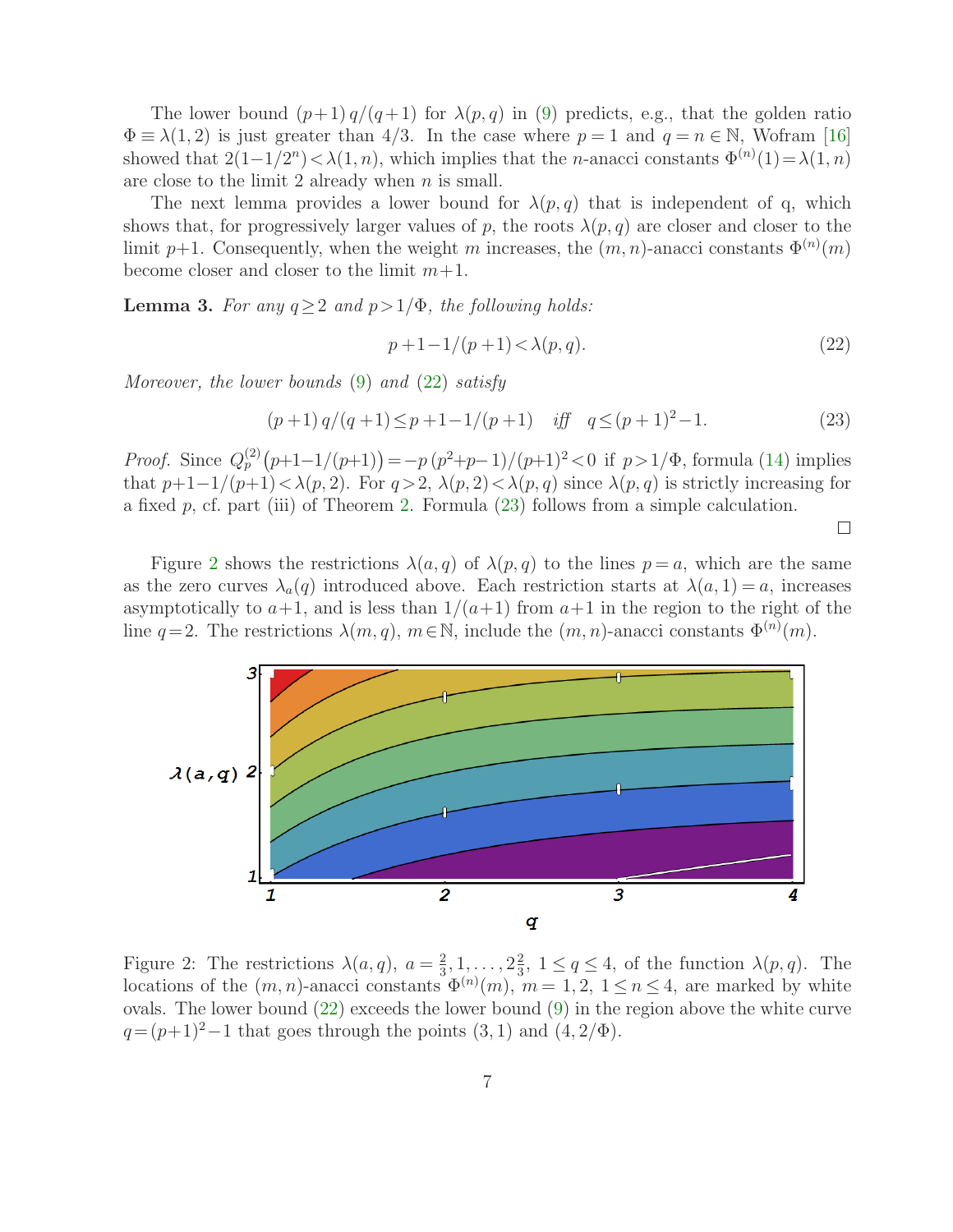<span id="page-7-1"></span>The function  $\lambda(p,q)$  is also defined implicitly by the continuous function

$$
p(\lambda, q) \equiv \lambda^{q}(\lambda - 1) / (\lambda^{q} - 1) \quad \text{if} \quad \lambda \neq 1 \quad \text{and}
$$
 (24)

<span id="page-7-0"></span>
$$
p(\lambda, q) \equiv 1/q \quad \text{if} \quad \lambda = 1,\tag{25}
$$

which is of class  $C^{\infty}$  if  $\lambda \neq 1$ . For  $q=n\in\mathbb{N}$ , the function defined by  $(24)-(25)$  $(24)-(25)$  takes the form

<span id="page-7-3"></span>
$$
p(\lambda, n) = \frac{\lambda^n}{\sum_{k=0}^{n-1} \lambda^k}.
$$
\n(26)

Figure [3](#page-7-2) depicts the asymptotic plane  $\mathcal{P}(p,q) \equiv p+1$  and the function  $\lambda(p,q)$  generated by formulas [\(24\)](#page-7-0) and [\(25\)](#page-7-1). The thick curves going up the graph of the function  $\lambda(p,q)$  are the restrictions  $\lambda(a,q)$  with  $a=\frac{1}{3}$  $\frac{1}{3}, \frac{2}{3}$  $\frac{2}{3} \ldots, 2\frac{2}{3}$  $\frac{2}{3}$ , 3. They include the  $(m, n)$ -anacci constants  $\Phi^{(n)}(m)$ ,  $1 \leq m \leq 3, \ 1 \leq n \leq 4$ . The thin curves increasing from left to right are the restrictions  $\lambda(p,q)|_{\ell}$ . The horizontal thin curves are the level curves  $\lambda(p,q)=c$  with  $c=\frac{1}{2}$  $\frac{1}{2}, 1 \ldots, 3\frac{1}{2}$  $\frac{1}{2}, 4.$ 



<span id="page-7-2"></span>Figure 3: The function  $\lambda(p,q)$  and the asymptotic plane  $\mathcal{P}(p,q)$ ,  $0 \leq p \leq 3$ ,  $0 \leq q \leq 4.1$ .

Theorems [1](#page-3-2) and [2](#page-4-5) together with formulas [\(22\)](#page-6-0) and [\(26\)](#page-7-3) imply the following properties of the  $(m, n)$ -anacci constants  $\Phi^{(n)}(m)$ .

- **Theorem 4.** (i) The sequences  $(\Phi^{(n)}(m))_{n=1}^{\infty}$  with a fixed  $m \in \mathbb{N}$  and  $(\Phi^{(n)}(m))_{m=1}^{\infty}$  with a fixed  $n \in \mathbb{N}$ , as well as the sequences  $\left(\Phi^{(n)}(kn)\right)_{n=1}^{\infty}$  and  $\left(\Phi^{(km)}(m)\right)_{m=1}^{\infty}$  with a fixed  $k \in \mathbb{N}$  are strictly increasing.
- (ii) For any  $n \in \mathbb{N}$ , the sequence  $\left(\frac{m+1}{m} \Phi^{(n)}(m)\right)_{m=1}^{\infty}$  is strictly increasing.
- (iii) If  $n > 1$ , the sequence  $\left(\frac{1}{m} \Phi^{(n)}(m)\right)_{m=1}^{\infty}$  is strictly decreasing to 1. If  $n = 1, \frac{1}{m} \Phi^{(1)}(m) = 1$ for any m.
- (iv) The triple  $(\lambda(p,q), p, q) \in \mathbb{N}^3$  iff  $(\lambda(p,q), p, q) = (m, m, 1), m \in \mathbb{N}, i.e., the (m, n) -anacci$ constants  $\Phi^{(n)}(m)$  are integer iff  $n=1$ .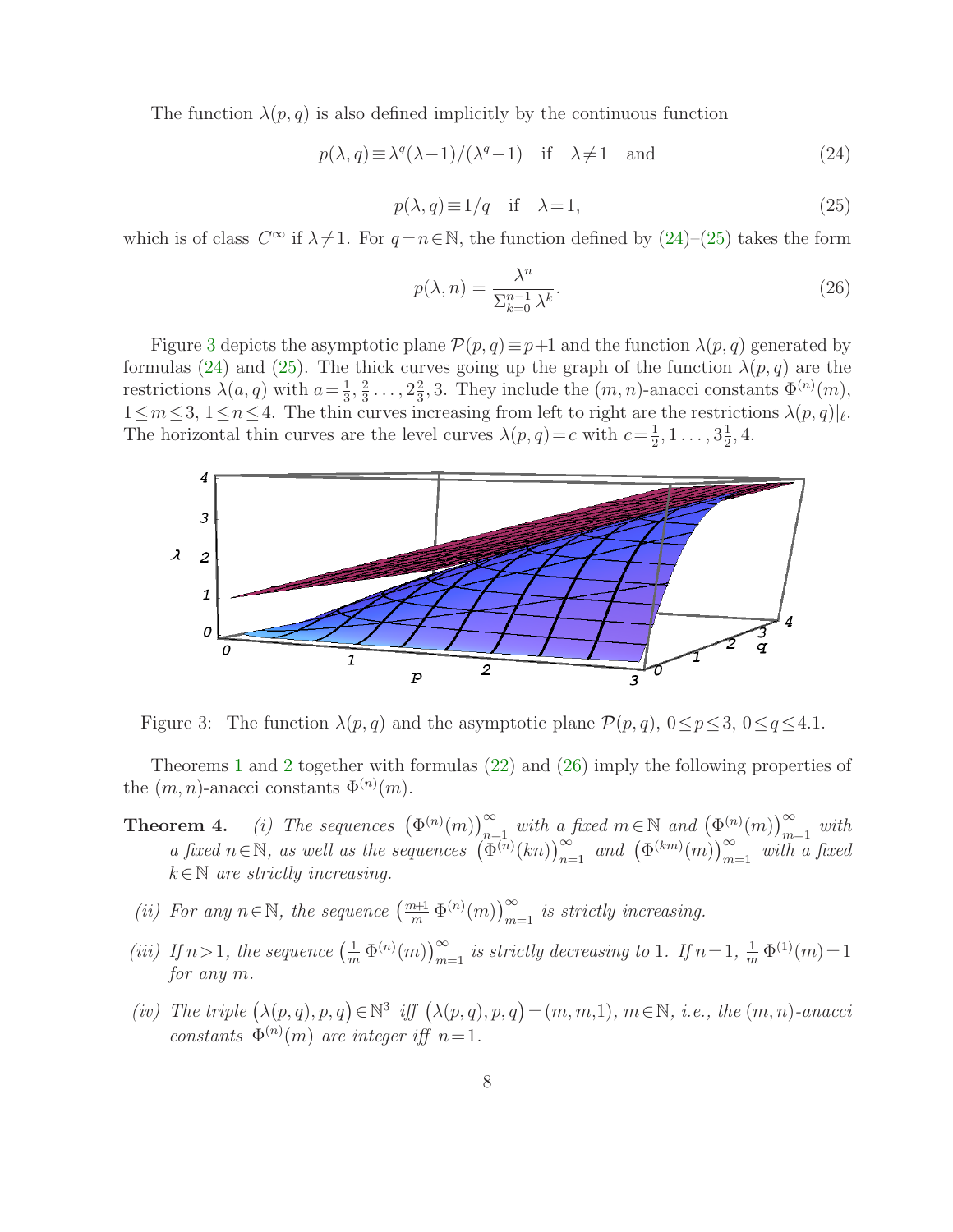(v) If the function  $\lambda(p, n) = m \in \mathbb{N}$  for some  $1 < n \in \mathbb{N}$ , then p is rational and  $(m-1) < p < m$ .

*Proof.* (i) The assertions follow from part (iii) of Theorem [2.](#page-4-5)

(ii) If  $n = 1$ , the sequence  $\left(\frac{m+1}{m} \Phi^{(1)}(m)\right)_{m=1}^{\infty} = m+1$  since  $\Phi^{(1)}(m) = m$  according to definitions [\(1\)](#page-1-0) and [\(2\)](#page-1-2). If  $n>1$ , formulas [\(11\)](#page-3-4) and [\(22\)](#page-6-0) imply that

<span id="page-8-6"></span>
$$
m+1-1/(m+1) < \Phi^{(n)}(m) < m+1.
$$
\n(27)

Thus, if  $n>1$ ,

<span id="page-8-7"></span>
$$
\frac{m+1}{m}\Phi^{(n)}(m) < \frac{(m+1)^2}{m} \le \frac{m+2}{m+1}(m+2-\frac{1}{(m+2)}) < \frac{m+2}{m+1}\Phi^{(n)}(m+1) \tag{28}
$$

is true for any  $m$ , due to formula [\(27\)](#page-8-6) and the fact that the middle inequality in formula [\(28\)](#page-8-7) reduces to  $m \geq 1$ .

(iii) If  $n>1$ , the following inequalities hold due to formula [\(27\)](#page-8-6):

$$
\frac{m+2}{m+1} - \frac{1}{(m+2)(m+1)} < \frac{\Phi^{(n)}(m+1)}{m+1} < 1 + \frac{1}{m+1} < \frac{\Phi^{(n)}(m)}{m} < 1 + \frac{1}{m}.\tag{29}
$$

(iv) The only if part of the assertion follows from formula [\(27\)](#page-8-6).

(v) The assertion is implied by formula [\(26\)](#page-7-3) and the fact that  $p < \lambda(p, n) = m < p + 1$  for  $n>1$ , due to formulas [\(11\)](#page-3-4) and [\(22\)](#page-6-0), cf. also Figure [2.](#page-6-2)

 $\Box$ 

## <span id="page-8-4"></span>References

- <span id="page-8-3"></span>[1] A. T. Benjamin and J. J. Quinn, The Fibonacci numbers–exposed more discretely, Math. Mag. 76 (2003), 182–192.
- [2] M. Catalani, Polymatrix and generalized polynacci numbers, published electronically at <http://arxiv.org/abs/math/0210201>.
- <span id="page-8-5"></span><span id="page-8-1"></span>[3] F. Dubeau, On r-generalized Fibonacci numbers, Fibonacci Quart. 27 (1989), 221–228.
- [4] F. Dubeau et al., On weighted r-generalized Fibonacci sequences, Fibonacci Quart. 35 (1997), 102–110.
- <span id="page-8-2"></span><span id="page-8-0"></span>[5] D. C. Fielder, Certain Lucas-like sequences and their generation by partitions of numbers, Fibonacci Quart. 5 (1967), 319–324.
- [6] I. Flores, Direct calculation of k-generalized Fibonacci numbers, Fibonacci Quart. 5 (1967), 259–266.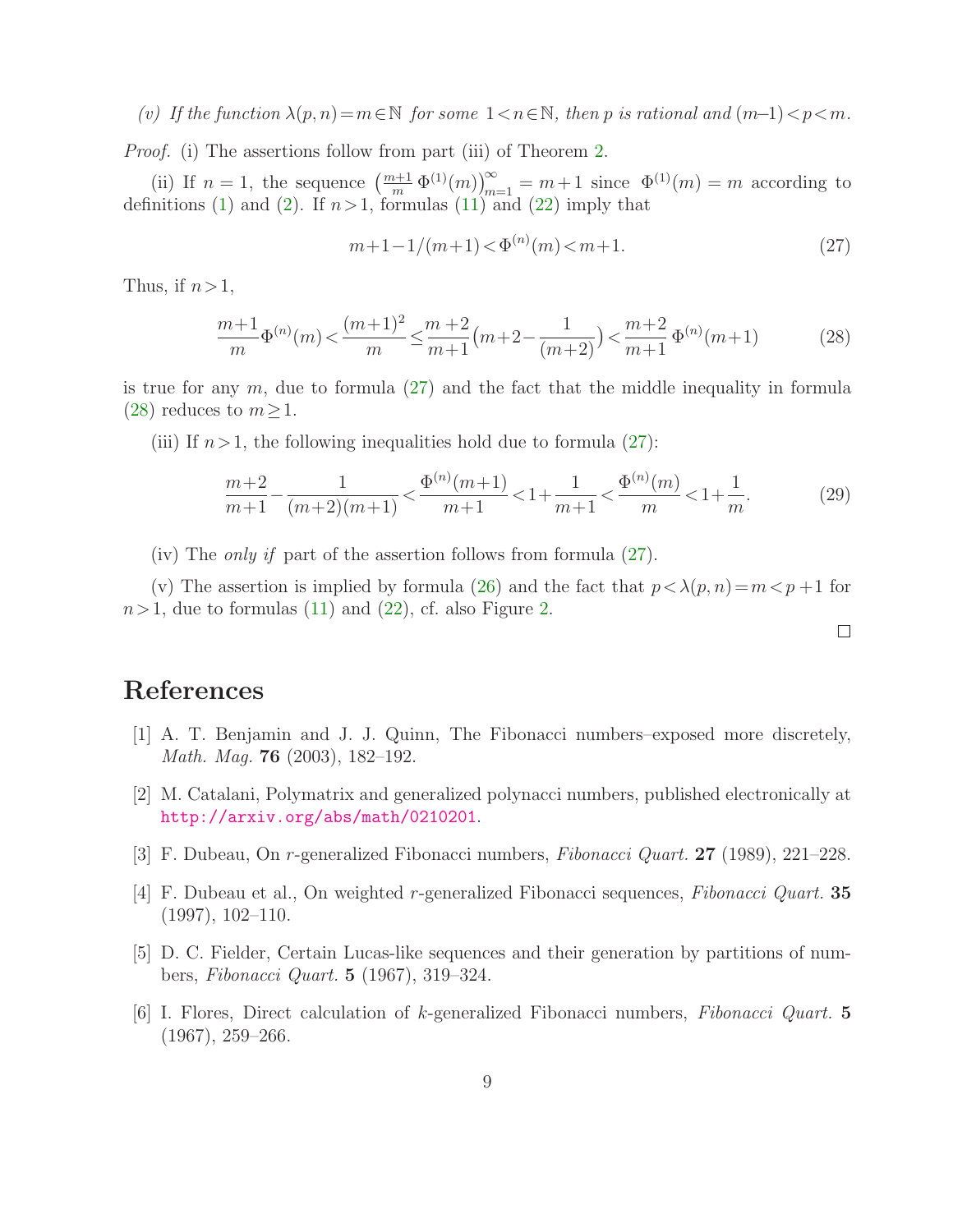- <span id="page-9-4"></span><span id="page-9-3"></span>[7] A. F. Horadam, A generalized Fibonacci sequence, Amer. Math. Monthly 68 (1961), 455–459.
- <span id="page-9-6"></span>[8] A. F. Horadam, Generating functions for powers of a certain generalized sequence of numbers, Duke Math J. 32 (1965), 437–446.
- <span id="page-9-0"></span>[9] T. Khovanova, Recursive sequences, <http://www.tanyakhovanova.com/RecursiveSequences/RecursiveSequences.html>.
- <span id="page-9-2"></span>[10] E. P. Miles, Jr., Generalized Fibonacci numbers and associated matrices, Amer. Math. Monthly **67** (1960), 745–752.
- <span id="page-9-7"></span> $[11]$  T. D. Noe and J. V. Post, Primes in Fibonacci *n*-step and Lucas *n*-step sequences, J. Integer Seq. 8 (2005), Article 05.4.4.
- <span id="page-9-8"></span>[12] T. D. Noe et al., Fibonacci n[-step number,](http://mathworld.wolfram.com/Fibonaccin-StepNumber.html) published electronically at <http://mathworld.wolfram.com/Fibonaccin-StepNumber.html>.
- <span id="page-9-5"></span>[13] A. M. Ostrowski, Solutions of Equations and Systems of Equations, Academic Press, 1966.
- <span id="page-9-9"></span>[14] N. J. A. Sloane, Online Encyclopedia of Integer Sequences, <http://oeis.org>
- <span id="page-9-10"></span>[15] I. Szczyrba et al., Analytic and geometric representations of the generalized n-anacci constants, published electronically at <http://arxiv.org/abs/1409.0577>.
- <span id="page-9-1"></span>[16] D. A. Wolfram, Solving generalized Fibonacci recurrences, Fibonacci Quart. 36 (1998), 129–145.
- [17] X. Zhu and G. Grossman, Limits of zeros of polynomial sequences, J. Comput. Anal. Appl. 11 (2009), 140–158.

2010 Mathematics Subject Classification: Primary 11B37; Secondary 11B39. Keywords: linear recurrence,  $n$ -step Fibonacci number, weighted  $n$ -generalized Fibonacci sequence, generalized n-anacci constant.

(Concerned with sequences [A000012,](http://oeis.org/A000012) [A000032,](http://oeis.org/A000032) [A000045,](http://oeis.org/A000045) [A000073,](http://oeis.org/A000073) [A000078,](http://oeis.org/A000078) [A000213,](http://oeis.org/A000213) [A000288,](http://oeis.org/A000288) [A000322,](http://oeis.org/A000322) [A001590,](http://oeis.org/A001590) [A001591,](http://oeis.org/A001591) [A001592,](http://oeis.org/A001592) [A001630,](http://oeis.org/A001630) [A001644,](http://oeis.org/A001644) [A002605,](http://oeis.org/A002605) [A007486,](http://oeis.org/A007486) [A010924,](http://oeis.org/A010924) [A015577,](http://oeis.org/A015577) [A020992,](http://oeis.org/A020992) [A021006,](http://oeis.org/A021006) [A023424,](http://oeis.org/A023424) [A026150,](http://oeis.org/A026150) [A028859,](http://oeis.org/A028859) [A028860,](http://oeis.org/A028860) [A030195,](http://oeis.org/A030195) [A057087,](http://oeis.org/A057087) [A057088,](http://oeis.org/A057088) [A057089,](http://oeis.org/A057089) [A057090,](http://oeis.org/A057090) [A057092,](http://oeis.org/A057092) [A057093,](http://oeis.org/A057093) [A066178,](http://oeis.org/A066178) [A073817,](http://oeis.org/A073817) [A074048,](http://oeis.org/A074048) [A074584,](http://oeis.org/A074584) [A077835,](http://oeis.org/A077835) [A079262,](http://oeis.org/A079262) [A080040,](http://oeis.org/A080040) [A081172,](http://oeis.org/A081172) [A083337,](http://oeis.org/A083337) [A084128,](http://oeis.org/A084128) [A085480,](http://oeis.org/A085480) [A086192,](http://oeis.org/A086192) [A086213,](http://oeis.org/A086213) [A086347,](http://oeis.org/A086347) [A094013,](http://oeis.org/A094013) [A100532,](http://oeis.org/A100532) [A100683,](http://oeis.org/A100683) [A104144,](http://oeis.org/A104144) [A104621,](http://oeis.org/A104621) [A105565,](http://oeis.org/A105565) [A105754,](http://oeis.org/A105754) [A105755,](http://oeis.org/A105755) [A106435,](http://oeis.org/A106435) [A106568,](http://oeis.org/A106568) [A108051,](http://oeis.org/A108051) [A108306,](http://oeis.org/A108306) [A116556,](http://oeis.org/A116556) [A121907,](http://oeis.org/A121907) [A122189,](http://oeis.org/A122189) [A122265,](http://oeis.org/A122265) [A123620,](http://oeis.org/A123620)